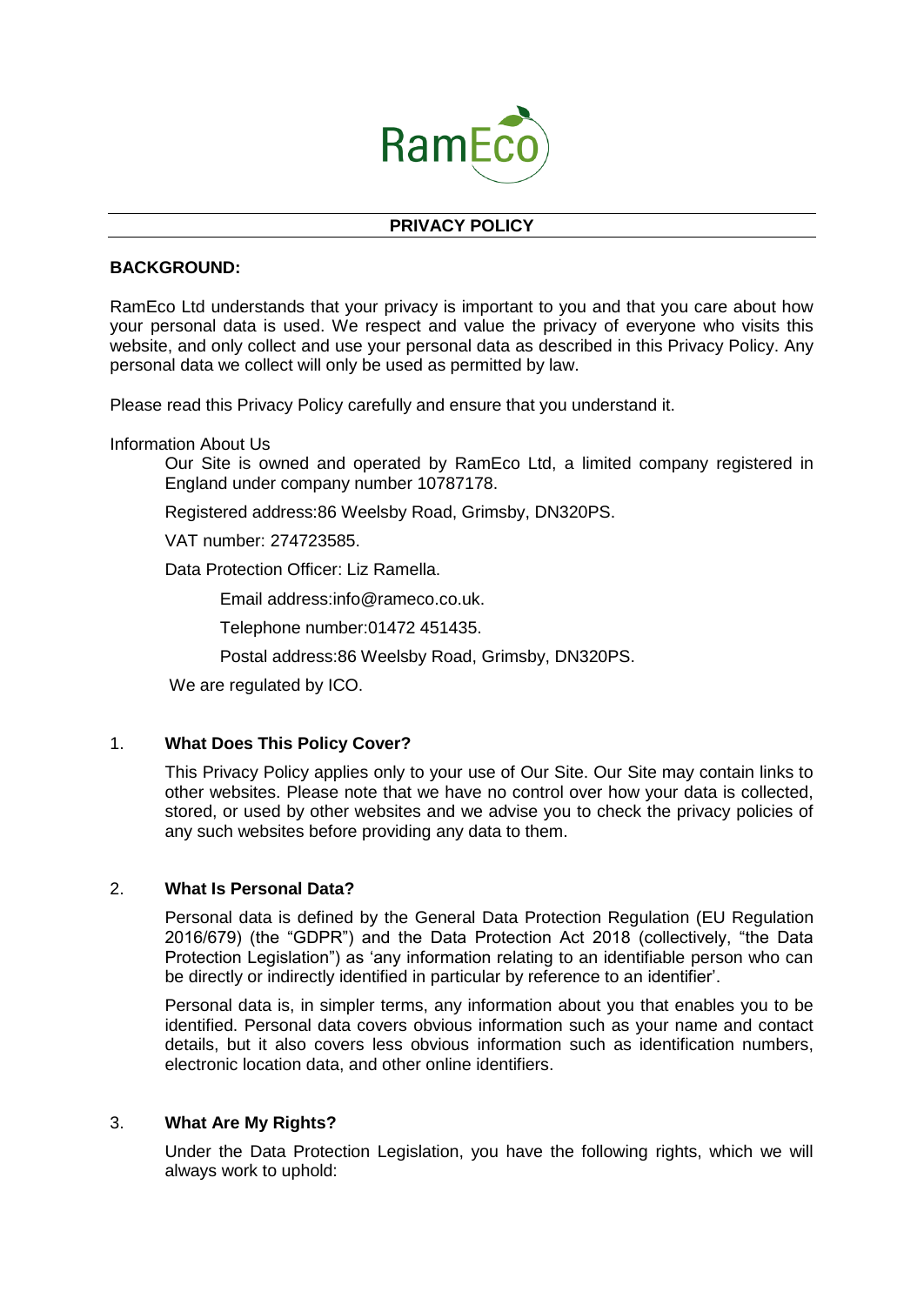

- a) The right to be informed about our collection and use of your personal data. This Privacy Policy should tell you everything you need to know, but you can always contact us to find out more or to ask any questions using the details in Part 10.
- b) The right to access the personal data we hold about you. Part 9 will tell you how to do this.
- c) The right to have your personal data rectified if any of your personal data held by us is inaccurate or incomplete. Please contact us using the details in Part 10 to find out more.
- d) The right to be forgotten, i.e. the right to ask us to delete or otherwise dispose of any of your personal data that we hold. Please contact us using the details in Part 10 to find out more.
- e) The right to restrict (i.e. prevent) the processing of your personal data.
- f) The right to object to us using your personal data for a particular purpose or purposes.
- g) The right to withdraw consent. This means that, if we are relying on your consent as the legal basis for using your personal data, you are free to withdraw that consent at any time.
- h) The right to data portability. This means that, if you have provided personal data to us directly, we are using it with your consent or for the performance of a contract, and that data is processed using automated means, you can ask us for a copy of that personal data to re-use with another service or business in many cases.
- i) Rights relating to automated decision-making and profiling. We do not use your personal data in this way.

For more information about our use of your personal data or exercising your rights as outlined above, please contact us using the details provided in Part 10.

It is important that your personal data is kept accurate and up-to-date. If any of the personal data we hold about you changes, please keep us informed as long as we have that data.

Further information about your rights can also be obtained from the Information Commissioner's Office or your local Citizens Advice Bureau.

If you have any cause for complaint about our use of your personal data, you have the right to lodge a complaint with the Information Commissioner's Office. We would welcome the opportunity to resolve your concerns ourselves, however, so please contact Us first, using the details in Part 10.

# 4. **What Personal Data Do You Collect and How?**

Subject to the following, we do not collect any personal data from you. We do not place cookies on your computer or device, nor do we use any other means of data collection.

Our Site collects certain information automatically, including your IP address, the type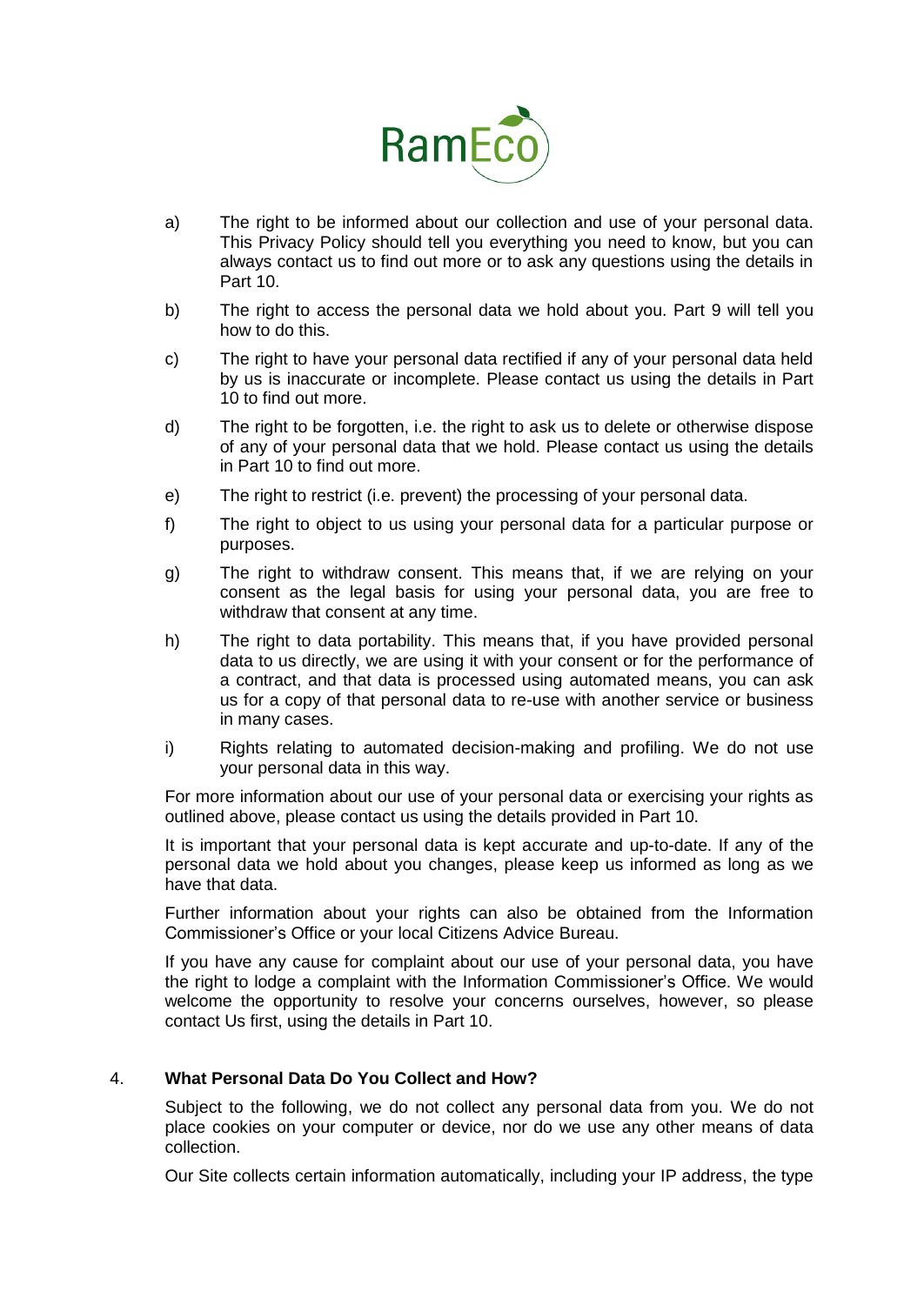

of browser you are using, and certain other non-personal data about your computer or device such as your operating system type or version, and display resolution.

If you send us an email, we may collect your name, your email address, and any other information which you choose to give us. For the purposes of the Data Protection Legislation, We are the data controller responsible for such personal data.

The lawful basis under the Data Protection Legislation that allows us to use such information is article 6(1)(f) of the GDPR which allows us to process personal data when it is necessary for the purposes of our legitimate interests, in this case, the proper operation and functionality of Our Site. **I**f you contact as described above, you will be required to consent to our use of your personal data to contact you. In this case, our lawful basis for using your personal data will be article 6(1)(a) of the GDPR, which allows us to use your personal data with your consent for a particular purpose or purposes.

#### 5. **How Do You Use My Personal Data?**

Where we collect any personal data, it will be processed and stored securely, for no longer than is necessary in light of the reason(s) for which it was first collected. We will comply with our obligations and safeguard your rights under the Data Protection Legislation at all times. For more details on security see Part 7, below.

As stated above, we do not generally collect any personal data directly from you, but if you contact us and we obtain your personal details from your email, we may use them to respond to your email. The other technical data referred to above is necessary for the technical operation of Our Site and will not normally be used in any way to personally identify you.

We will not share any of your personal data with any third parties for any purposes other than storage on an email and/or web hosting server.

#### 6. **How and Where Do You Store My Data?**

We will only store your personal data in the UK. This means that it will be fully protected under the Data Protection Legislation.

### 7. **Do You Share My Personal Data?**

We will not share any of your personal data with any third parties for any purposes, subject to the following exceptions.

If we sell, transfer, or merge parts of our business or assets, your personal data may be transferred to a third party. Any new owner of our business may continue to use your personal data in the same way that we have used it, as specified in this Privacy Policy (i.e. to communicate with you).

In some limited circumstances, we may be legally required to share certain personal data, which might include yours, if we are involved in legal proceedings or complying with legal obligations, a court order, or the instructions of a government authority.